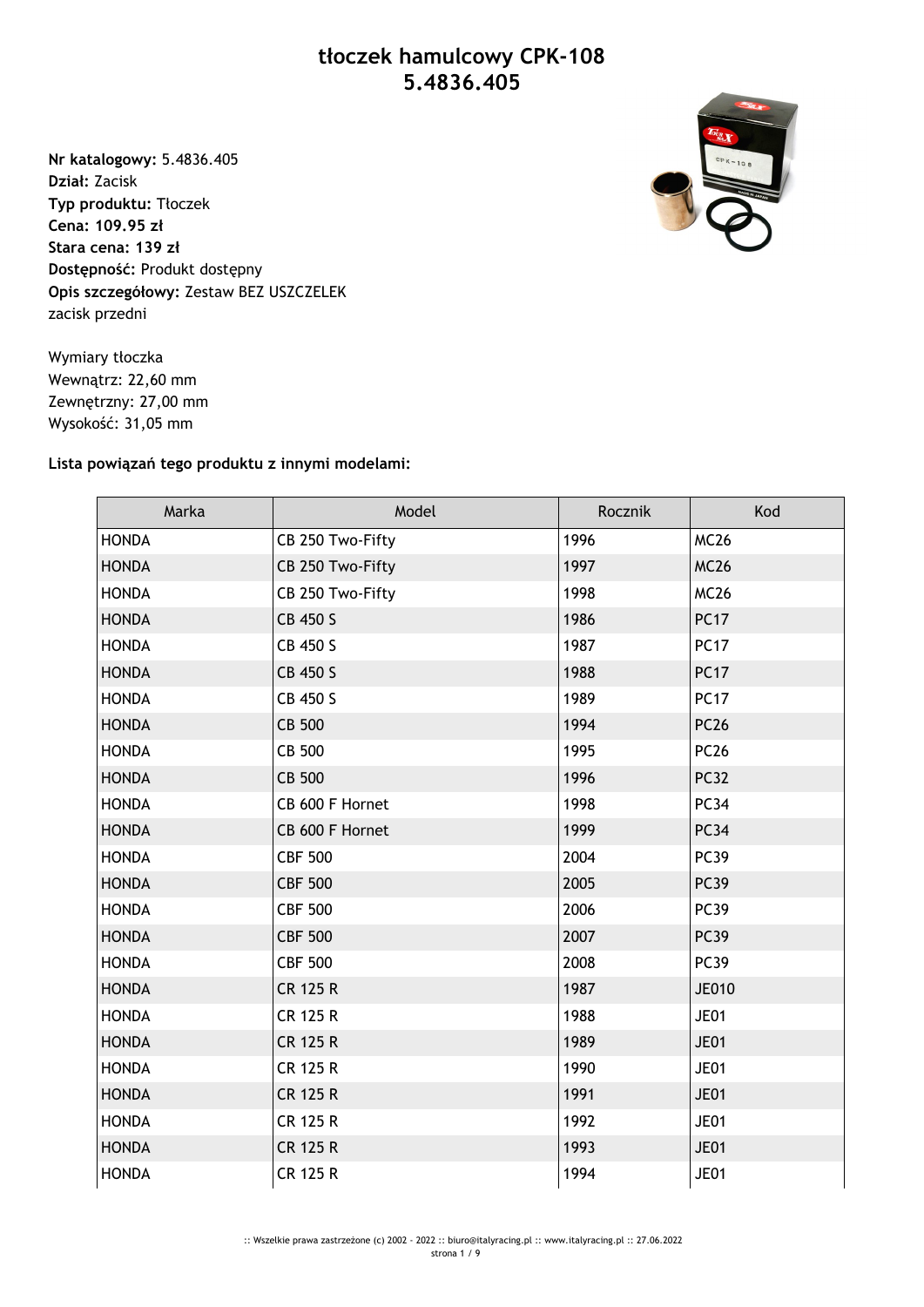| <b>HONDA</b> | <b>CR 125 R</b>           | 1995 | <b>JE01</b>  |
|--------------|---------------------------|------|--------------|
| <b>HONDA</b> | <b>CR 125 R</b>           | 1996 | <b>JE01</b>  |
| <b>HONDA</b> | <b>CR 125 R</b>           | 1997 | <b>JE01</b>  |
| <b>HONDA</b> | <b>CR 125 R</b>           | 1998 | <b>JE01</b>  |
| <b>HONDA</b> | <b>CR 125 R</b>           | 1999 | <b>JE01</b>  |
| <b>HONDA</b> | <b>CR 125 R</b>           | 2000 | <b>JE01</b>  |
| <b>HONDA</b> | <b>CR 125 R</b>           | 2001 | <b>JE01</b>  |
| <b>HONDA</b> | <b>CR 250 R</b>           | 1987 | <b>ME030</b> |
| <b>HONDA</b> | <b>CR 250 R</b>           | 1988 | ME03         |
| <b>HONDA</b> | CR 250 R                  | 1989 | ME03         |
| <b>HONDA</b> | <b>CR 250 R</b>           | 1990 | ME03         |
| <b>HONDA</b> | <b>CR 250 R</b>           | 1991 | ME03         |
| <b>HONDA</b> | <b>CR 250 R</b>           | 1992 | ME03         |
| <b>HONDA</b> | <b>CR 250 R</b>           | 1993 | ME03         |
| <b>HONDA</b> | <b>CR 250 R</b>           | 1994 | ME03         |
| <b>HONDA</b> | <b>CR 250 R</b>           | 1995 | ME03         |
| <b>HONDA</b> | <b>CR 250 R</b>           | 1996 | ME03         |
| <b>HONDA</b> | <b>CR 250 R</b>           | 1997 | ME03         |
| <b>HONDA</b> | <b>CR 250 R</b>           | 1998 | ME03         |
| <b>HONDA</b> | <b>CR 250 R</b>           | 1999 | ME03         |
| <b>HONDA</b> | <b>CR 250 R</b>           | 2000 | ME03         |
| <b>HONDA</b> | CR 250 R                  | 2001 | ME03         |
| <b>HONDA</b> | <b>CR 500 R</b>           | 1987 | <b>PE020</b> |
| <b>HONDA</b> | CR 500 R                  | 1988 | <b>PE020</b> |
| <b>HONDA</b> | <b>CR 500 R</b>           | 1989 | <b>PE02</b>  |
| <b>HONDA</b> | <b>CR 500 R</b>           | 1990 | <b>PE02</b>  |
| <b>HONDA</b> | <b>CR 500 R</b>           | 1991 | <b>PE02</b>  |
| <b>HONDA</b> | CR 500 R                  | 1992 | <b>PE02</b>  |
| <b>HONDA</b> | <b>CR 500 R</b>           | 1993 | <b>PE02</b>  |
| <b>HONDA</b> | <b>CR 500 R</b>           | 1994 | <b>PE02</b>  |
| <b>HONDA</b> | <b>CR 500 R</b>           | 1995 | <b>PE02</b>  |
| <b>HONDA</b> | <b>CR 500 R</b>           | 1996 | <b>PE02</b>  |
| <b>HONDA</b> | <b>CR 500 R</b>           | 1997 | <b>PE02</b>  |
| <b>HONDA</b> | <b>CR 500 R</b>           | 1998 | <b>PE02</b>  |
| <b>HONDA</b> | <b>CR 500 R</b>           | 1999 | <b>PE02</b>  |
| <b>HONDA</b> | <b>CR 500 R</b>           | 2000 | <b>PE02</b>  |
| <b>HONDA</b> | CR 500 R                  | 2001 | <b>PE02</b>  |
| <b>HONDA</b> | FJS 600 A ABS Silver Wing | 2003 | <b>PF01</b>  |
| <b>HONDA</b> | FJS 600 A ABS Silver Wing | 2004 | <b>PF01</b>  |
| <b>HONDA</b> | FJS 600 A ABS Silver Wing | 2005 | <b>PF01</b>  |
| <b>HONDA</b> | FJS 600 A Silver Wing ABS | 2003 | <b>PF01</b>  |
| <b>HONDA</b> | FJS 600 A Silver Wing ABS | 2004 | <b>PF01</b>  |
| <b>HONDA</b> | FJS 600 A Silver Wing ABS | 2005 | PF01         |
| <b>HONDA</b> | FJS 600 D Silver Wing     | 2004 | <b>PF01</b>  |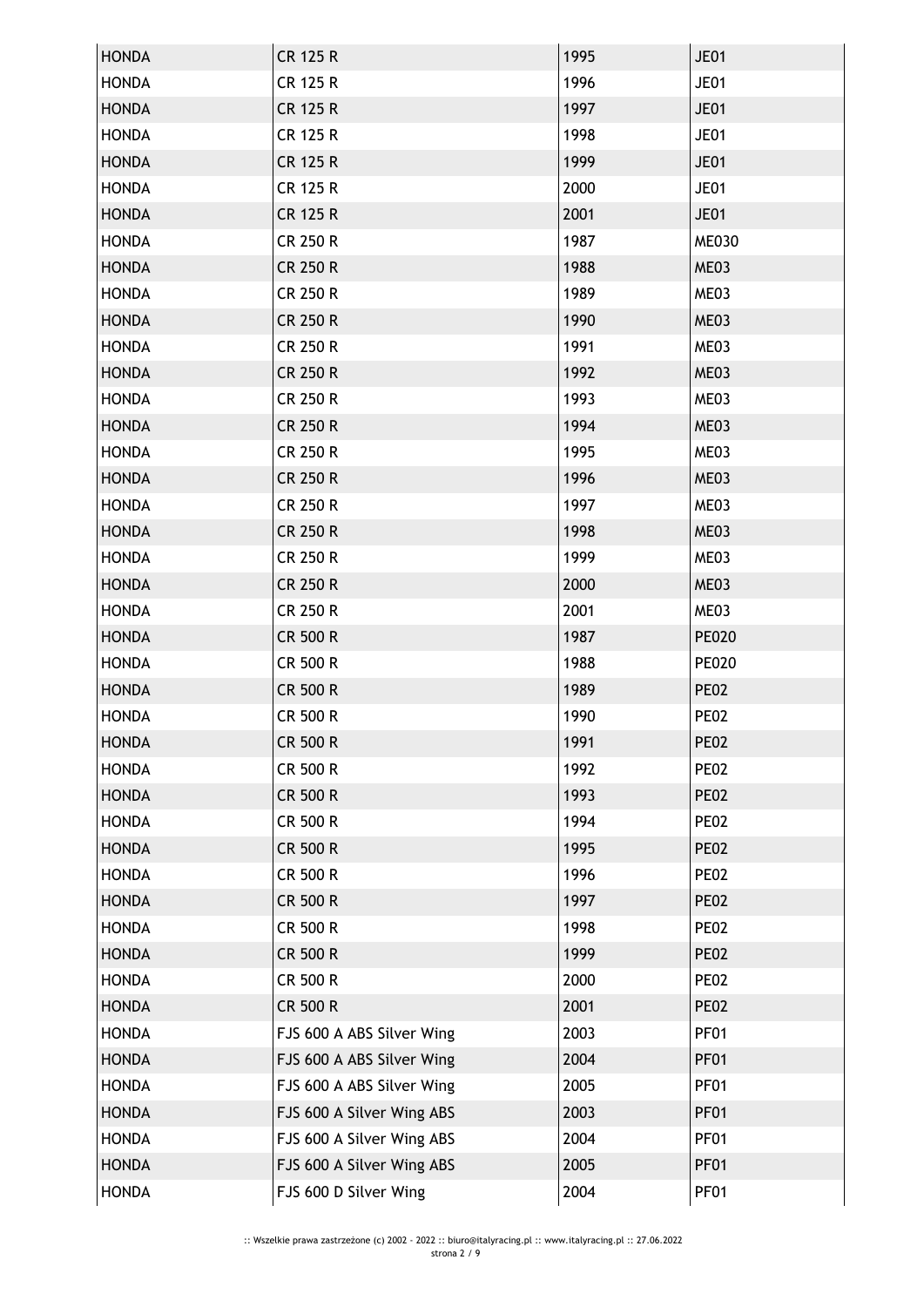| <b>HONDA</b> | FJS 600 D Silver Wing           | 2005 | <b>PF01</b> |
|--------------|---------------------------------|------|-------------|
| <b>HONDA</b> | FJS 600 Silver Wing             | 2001 |             |
| <b>HONDA</b> | FJS 600 Silver Wing             | 2002 |             |
| <b>HONDA</b> | <b>FMX 650</b>                  | 2005 | <b>RD12</b> |
| <b>HONDA</b> | <b>FMX 650</b>                  | 2006 | <b>RD12</b> |
| <b>HONDA</b> | <b>FMX 650</b>                  | 2007 | <b>RD12</b> |
| <b>HONDA</b> | GL 1500 F6C Valkyrie            | 1997 | <b>SC34</b> |
| <b>HONDA</b> | GL 1500 F6C Valkyrie            | 1998 | SC34        |
| <b>HONDA</b> | GL 1500 F6C Valkyrie            | 1999 | <b>SC34</b> |
| <b>HONDA</b> | GL 1500 F6C Valkyrie            | 2000 | SC34        |
| <b>HONDA</b> | GL 1500 F6C Valkyrie            | 2001 | SC34        |
| <b>HONDA</b> | GL 1500 F6C Valkyrie            | 2002 | SC34        |
| <b>HONDA</b> | GL 1500 F6C Valkyrie            | 2003 | SC34        |
| <b>HONDA</b> | NTV 650 Revere                  | 1993 | <b>RC33</b> |
| <b>HONDA</b> | NTV 650 Revere                  | 1994 | <b>RC33</b> |
| <b>HONDA</b> | NTV 650 Revere                  | 1995 | <b>RC33</b> |
| <b>HONDA</b> | NTV 650 Revere                  | 1996 | <b>RC33</b> |
| <b>HONDA</b> | NTV 650 Revere                  | 1997 | <b>RC33</b> |
| <b>HONDA</b> | PC 800 Pacific Coast            | 1988 | <b>RC34</b> |
| <b>HONDA</b> | PC 800 Pacific Coast            | 1989 | <b>RC34</b> |
| <b>HONDA</b> | ST 1100 A Pan European ABS      | 1992 | <b>SC26</b> |
| <b>HONDA</b> | ST 1100 A Pan European ABS      | 1993 | <b>SC26</b> |
| <b>HONDA</b> | ST 1100 A Pan European ABS      | 1994 | <b>SC26</b> |
| <b>HONDA</b> | ST 1100 A Pan European ABS      | 1995 | <b>SC26</b> |
| <b>HONDA</b> | ST 1100 Pan European            | 1990 | <b>SC26</b> |
| <b>HONDA</b> | ST 1100 Pan European            | 1991 | <b>SC26</b> |
| HONDA        | ST 1100 Pan European            | 1992 | <b>SC26</b> |
| <b>HONDA</b> | ST 1100 Pan European            | 1993 | <b>SC26</b> |
| <b>HONDA</b> | ST 1100 Pan European            | 1994 | <b>SC26</b> |
| <b>HONDA</b> | ST 1100 Pan European            | 1995 | <b>SC26</b> |
| <b>HONDA</b> | ST 1100 Pan European            | 1996 | <b>SC26</b> |
| <b>HONDA</b> | ST 1100 Pan European            | 1997 | <b>SC26</b> |
| <b>HONDA</b> | ST 1100 Pan European            | 1998 | <b>SC26</b> |
| <b>HONDA</b> | ST 1100 Pan European            | 1999 | <b>SC26</b> |
| <b>HONDA</b> | ST 1100 Pan European            | 2000 | <b>SC26</b> |
| <b>HONDA</b> | ST 1100 Pan European            | 2001 | <b>SC26</b> |
| <b>HONDA</b> | SW-T (FJS) 400 A ABS Silverwing | 2009 |             |
| <b>HONDA</b> | SW-T (FJS) 400 A ABS Silverwing | 2010 |             |
| <b>HONDA</b> | SW-T (FJS) 400 A ABS Silverwing | 2011 |             |
| <b>HONDA</b> | SW-T (FJS) 400 A ABS Silverwing | 2012 |             |
| <b>HONDA</b> | SW-T (FJS) 400 D Silverwing     | 2009 |             |
| <b>HONDA</b> | SW-T (FJS) 400 D Silverwing     | 2010 |             |
| <b>HONDA</b> | <b>VFR 750 F</b>                | 1990 | <b>RC36</b> |
| <b>HONDA</b> | <b>VFR 750 F</b>                | 1991 | <b>RC36</b> |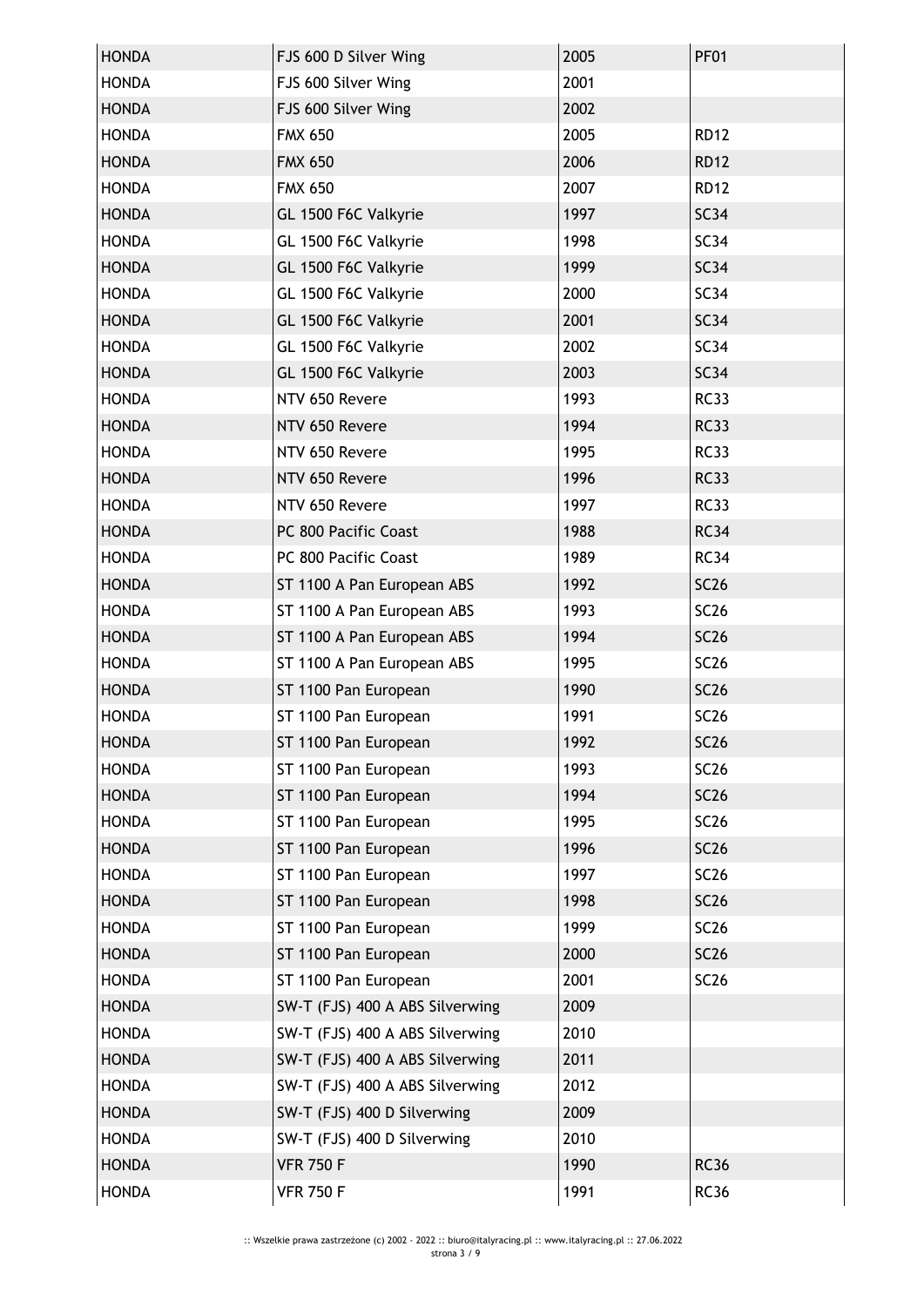| <b>HONDA</b> | <b>VFR 750 F</b>        | 1992 | <b>RC36</b>      |
|--------------|-------------------------|------|------------------|
| <b>HONDA</b> | <b>VFR 750 F</b>        | 1993 | <b>RC36</b>      |
| <b>HONDA</b> | <b>VFR 750 F</b>        | 1994 | <b>RC36</b>      |
| <b>HONDA</b> | <b>VFR 750 F</b>        | 1995 | <b>RC36</b>      |
| <b>HONDA</b> | <b>VFR 750 F</b>        | 1996 | <b>RC36</b>      |
| <b>HONDA</b> | <b>VFR 750 F</b>        | 1997 | <b>RC36</b>      |
| <b>HONDA</b> | VT 1100 C Shadow        | 1994 | SC23             |
| <b>HONDA</b> | VT 1100 C Shadow        | 1995 | SC23             |
| <b>HONDA</b> | VT 1100 C2 Shadow ACE   | 1995 | <b>SC32</b>      |
| <b>HONDA</b> | VT 1100 C2 Shadow ACE   | 1996 | SC32             |
| <b>HONDA</b> | VT 1100 C2 Shadow ACE   | 1997 | <b>SC32</b>      |
| <b>HONDA</b> | VT 1100 C2 Shadow ACE   | 1998 | SC32             |
| <b>HONDA</b> | VT 1100 C2 Shadow ACE   | 1999 | <b>SC32</b>      |
| <b>HONDA</b> | VT 1100 C2 Shadow ACE   | 2000 | <b>SC32</b>      |
| <b>HONDA</b> | VT 1100 C3 Shadow Aero  | 1998 | <b>SC39</b>      |
| <b>HONDA</b> | VT 1100 C3 Shadow Aero  | 1999 | <b>SC39</b>      |
| <b>HONDA</b> | VT 1100 C3 Shadow Aero  | 2000 | <b>SC39</b>      |
| <b>HONDA</b> | VT 600 C Shadow         | 1993 | <b>PC21</b>      |
| <b>HONDA</b> | VT 600 C Shadow         | 1994 | <b>PC21</b>      |
| <b>HONDA</b> | VT 600 C Shadow         | 1995 | <b>PC21</b>      |
| <b>HONDA</b> | VT 600 C Shadow         | 1996 | <b>PC21</b>      |
| <b>HONDA</b> | VT 600 C Shadow         | 1997 | <b>PC21</b>      |
| <b>HONDA</b> | VT 600 C Shadow         | 1998 | <b>PC21</b>      |
| <b>HONDA</b> | VT 600 C Shadow         | 1999 | <b>PC21</b>      |
| <b>HONDA</b> | VT 600 C Shadow         | 2000 | <b>PC21</b>      |
| <b>HONDA</b> | VT 750 C Shadow         | 1997 | <b>RC44</b>      |
| <b>HONDA</b> | VT 750 C Shadow         | 1998 | <b>RC44</b>      |
| <b>HONDA</b> | VT 750 C Shadow         | 1999 | <b>RC44</b>      |
| <b>HONDA</b> | VT 750 C Shadow         | 2000 | <b>RC44</b>      |
| <b>HONDA</b> | VT 750 C2 Shadow Spirit | 2007 | <b>RC53</b>      |
| <b>HONDA</b> | VT 750 DC Black Widow   | 2002 | <b>RC48</b>      |
| <b>HONDA</b> | VT 750 DC Black Widow   | 2003 | <b>RC48</b>      |
| <b>HONDA</b> | <b>VTR 250</b>          | 2009 | <b>MC33</b>      |
| <b>HONDA</b> | <b>VTR 250</b>          | 2010 | <b>MC33</b>      |
| <b>HONDA</b> | <b>VTR 250</b>          | 2011 | <b>MC33</b>      |
| <b>HONDA</b> | <b>VTX 1300 S</b>       | 2003 | <b>SC52</b>      |
| <b>HONDA</b> | <b>VTX 1300 S</b>       | 2004 | SC52             |
| <b>HONDA</b> | XL 600 V Transalp       | 1994 | PD <sub>06</sub> |
| <b>HONDA</b> | XL 600 V Transalp       | 1995 | <b>PD06</b>      |
| <b>HONDA</b> | XL 600 V Transalp       | 1996 | PD <sub>06</sub> |
| <b>HONDA</b> | XR 250 R                | 1990 | ME06             |
| <b>HONDA</b> | XR 250 R                | 1991 | <b>ME06</b>      |
| <b>HONDA</b> | XR 250 R                | 1992 | ME06             |
| <b>HONDA</b> | XR 250 R                | 1993 | ME06             |
|              |                         |      |                  |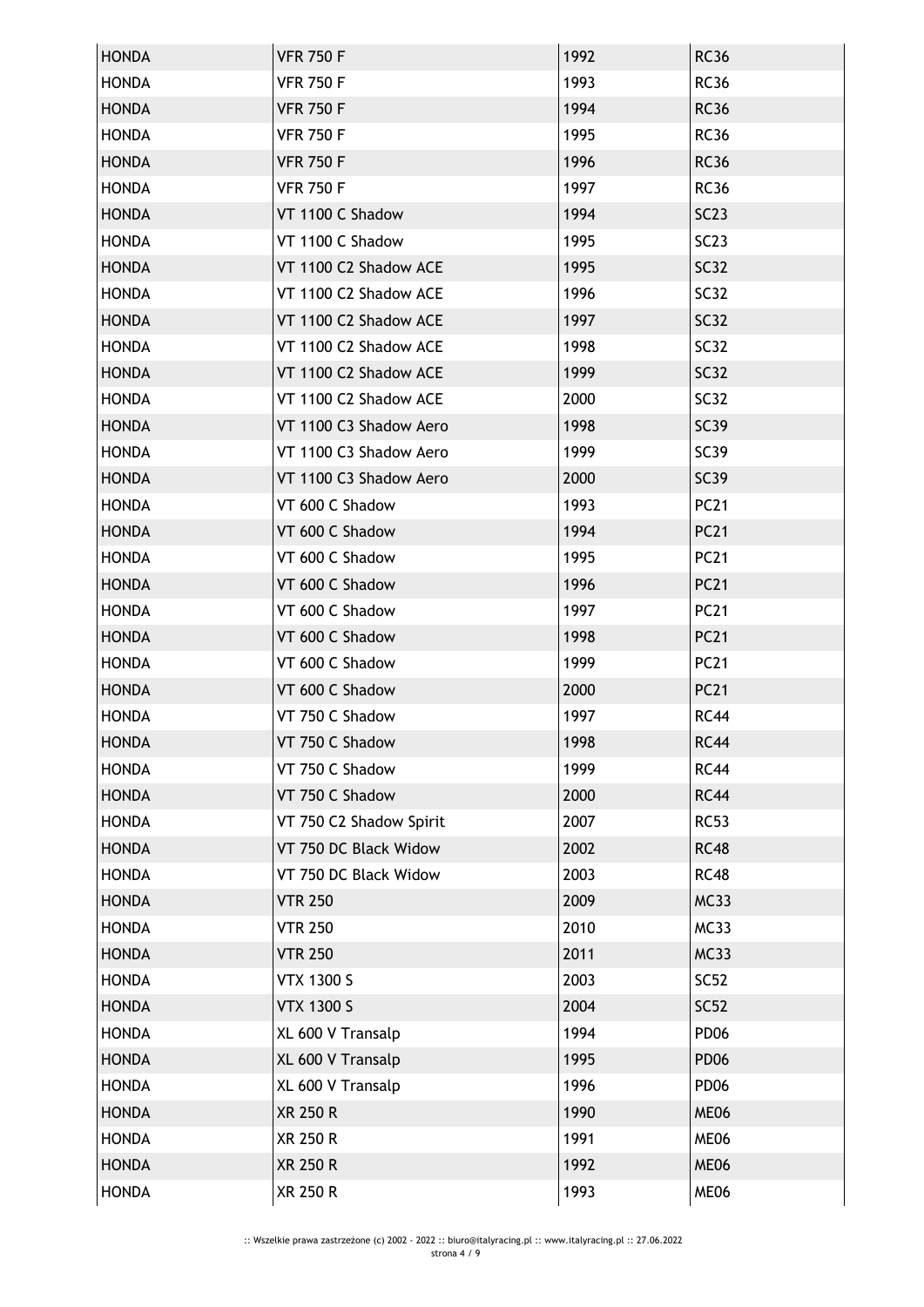| <b>HONDA</b>    | <b>XR 250 R</b>            | 1994 | ME06          |
|-----------------|----------------------------|------|---------------|
| <b>HONDA</b>    | <b>XR 250 R</b>            | 1995 | ME06          |
| <b>HONDA</b>    | <b>XR 250 R</b>            | 1996 | ME08          |
| <b>HONDA</b>    | XR 250 R                   | 1997 | ME08          |
| <b>HONDA</b>    | XR 400 R                   | 1996 | NE03          |
| <b>HONDA</b>    | XR 400 R                   | 1997 | <b>NE03</b>   |
| <b>HONDA</b>    | XR 400 R                   | 1998 | NE03          |
| <b>HONDA</b>    | XR 400 R                   | 1999 | NE03          |
| <b>HONDA</b>    | <b>XR 400 R</b>            | 2000 | NE03          |
| <b>HONDA</b>    | XR 400 R                   | 2001 | NE03          |
| <b>HONDA</b>    | <b>XR 400 R</b>            | 2002 | NE03          |
| <b>HONDA</b>    | XR 600 R                   | 1991 | <b>PE04</b>   |
| <b>HONDA</b>    | XR 600 R                   | 1992 | <b>PE04</b>   |
| <b>HONDA</b>    | XR 600 R                   | 1993 | <b>PE04</b>   |
| <b>HONDA</b>    | <b>XR 600 R</b>            | 1994 | <b>PE04</b>   |
| <b>HONDA</b>    | XR 600 R                   | 1995 | <b>PE04</b>   |
| <b>HONDA</b>    | XR 600 R                   | 1996 | <b>PE04</b>   |
| <b>HONDA</b>    | XR 600 R                   | 1997 | <b>PE04</b>   |
| <b>HONDA</b>    | <b>XR 600 R</b>            | 1998 | <b>PE04</b>   |
| <b>HONDA</b>    | XR 600 R                   | 1999 | <b>PE04</b>   |
| <b>HONDA</b>    | <b>XR 600 R</b>            | 2000 | <b>PE04</b>   |
| <b>HONDA</b>    | XR 650 L                   | 1993 | RD062         |
| <b>HONDA</b>    | XR 650 L                   | 1994 | <b>RD062</b>  |
| <b>HONDA</b>    | XR 650 L                   | 1995 | RD062         |
| <b>HONDA</b>    | XR 650 L                   | 1996 | <b>RD062</b>  |
| <b>HONDA</b>    | XR 650 R                   | 2000 | <b>RE01</b>   |
| <b>HONDA</b>    | <b>XR 650 R</b>            | 2001 | <b>RE01</b>   |
| <b>HONDA</b>    | XR 650 R                   | 2002 | <b>RE01</b>   |
| <b>HONDA</b>    | <b>XR 650 R</b>            | 2003 | <b>RE01</b>   |
| <b>HONDA</b>    | XR 650 R                   | 2004 | <b>RE01</b>   |
| <b>HONDA</b>    | XR 650 R                   | 2005 | <b>RE01</b>   |
| <b>HONDA</b>    | XR 650 R                   | 2006 | <b>RE01</b>   |
| <b>HONDA</b>    | XR 650 R                   | 2007 | <b>RE01</b>   |
| <b>HONDA</b>    | XRV 750 Africa Twin        | 1990 | <b>RD04</b>   |
| <b>HONDA</b>    | XRV 750 Africa Twin        | 1991 | <b>RD04</b>   |
| <b>HONDA</b>    | XRV 750 Africa Twin        | 1992 | <b>RD04</b>   |
| <b>KAWASAKI</b> | <b>BN 125 A Eliminator</b> | 2000 | <b>BN125A</b> |
| KAWASAKI        | BN 125 A Eliminator        | 2001 | <b>BN125A</b> |
| KAWASAKI        | <b>BN 125 A Eliminator</b> | 2002 | <b>BN125A</b> |
| KAWASAKI        | BN 125 A Eliminator        | 2003 | <b>BN125A</b> |
| KAWASAKI        | <b>BN 125 A Eliminator</b> | 2004 | <b>BN125A</b> |
| KAWASAKI        | <b>BN 125 A Eliminator</b> | 2005 | <b>BN125A</b> |
| <b>KAWASAKI</b> | BN 125 A Eliminator        | 2006 | <b>BN125A</b> |
| KAWASAKI        | BN 125 A Eliminator        | 2007 | <b>BN125A</b> |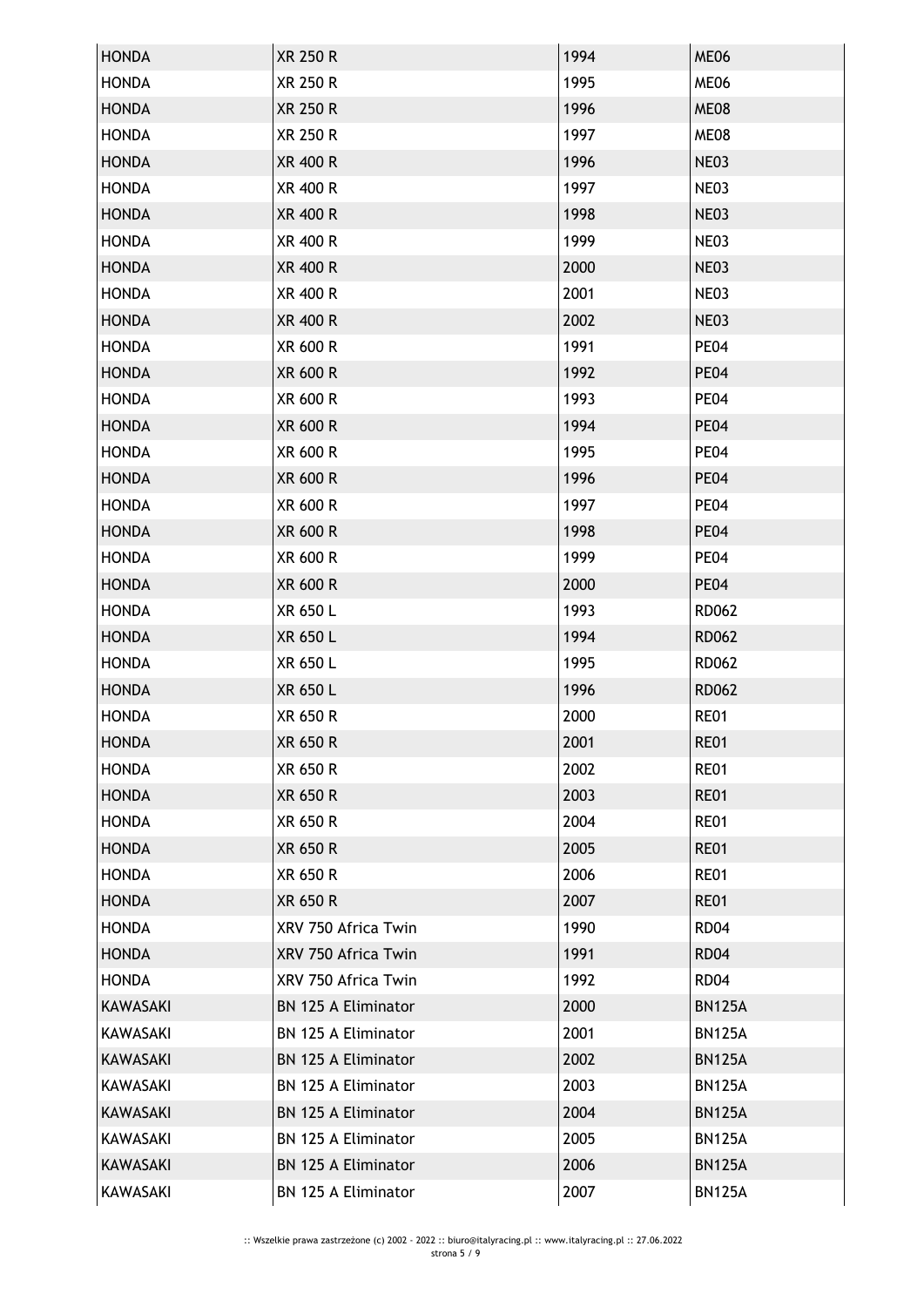| <b>KAWASAKI</b> | EX 250 R Ninja   | 2008 | <b>EX250K</b> |
|-----------------|------------------|------|---------------|
| <b>KAWASAKI</b> | EX 250 R Ninja   | 2009 | <b>EX250K</b> |
| <b>KAWASAKI</b> | EX 250 R Ninja   | 2010 | <b>EX250K</b> |
| KAWASAKI        | EX 250 R Ninja   | 2011 | <b>EX250K</b> |
| <b>KAWASAKI</b> | EX 250 R Ninja   | 2013 | <b>EX250K</b> |
| KAWASAKI        | <b>KLX 250 S</b> | 2009 |               |
| <b>KAWASAKI</b> | <b>KLX 250 S</b> | 2010 |               |
| KAWASAKI        | <b>KLX 250 S</b> | 2011 |               |
| <b>KAWASAKI</b> | <b>KLX 250 S</b> | 2012 |               |
| <b>KAWASAKI</b> | <b>KLX 300 R</b> | 1997 | LX300A        |
| <b>KAWASAKI</b> | <b>KLX 300 R</b> | 1998 | <b>LX300A</b> |
| <b>KAWASAKI</b> | <b>KLX 300 R</b> | 1999 | LX300A        |
| <b>KAWASAKI</b> | <b>KLX 300 R</b> | 2000 | <b>LX300A</b> |
| <b>KAWASAKI</b> | <b>KLX 300 R</b> | 2001 | <b>LX300A</b> |
| <b>KAWASAKI</b> | <b>KX 125</b>    | 1994 |               |
| <b>KAWASAKI</b> | <b>KX 125</b>    | 1995 |               |
| <b>KAWASAKI</b> | <b>KX 125</b>    | 1996 |               |
| <b>KAWASAKI</b> | KX 125           | 1997 |               |
| <b>KAWASAKI</b> | <b>KX 125</b>    | 1998 |               |
| KAWASAKI        | <b>KX 125</b>    | 1999 | <b>KX125L</b> |
| <b>KAWASAKI</b> | <b>KX 125</b>    | 2000 | <b>KX125L</b> |
| <b>KAWASAKI</b> | KX 125           | 2001 | <b>KX125L</b> |
| <b>KAWASAKI</b> | <b>KX 125</b>    | 2002 | <b>KX125L</b> |
| KAWASAKI        | KX 125           | 2003 | <b>KX125M</b> |
| KAWASAKI        | <b>KX 125</b>    | 2004 | <b>KX125M</b> |
| <b>KAWASAKI</b> | <b>KX 125</b>    | 2005 | <b>KX125M</b> |
| KAWASAKI        | <b>KX 125</b>    | 2006 | <b>KX125M</b> |
| KAWASAKI        | <b>KX 125</b>    | 2007 |               |
| <b>KAWASAKI</b> | <b>KX 125</b>    | 2008 |               |
| KAWASAKI        | KX 250           | 1994 |               |
| KAWASAKI        | KX 250           | 1995 |               |
| KAWASAKI        | KX 250           | 1996 |               |
| <b>KAWASAKI</b> | KX 250           | 1997 |               |
| KAWASAKI        | KX 250           | 1998 |               |
| <b>KAWASAKI</b> | KX 250           | 1999 |               |
| KAWASAKI        | KX 250           | 2000 |               |
| <b>KAWASAKI</b> | KX 250           | 2001 |               |
| KAWASAKI        | KX 250           | 2002 |               |
| <b>KAWASAKI</b> | KX 250           | 2003 |               |
| KAWASAKI        | KX 250           | 2004 | <b>KX250M</b> |
| <b>KAWASAKI</b> | <b>KX 250</b>    | 2005 | <b>KX250R</b> |
| <b>KAWASAKI</b> | KX 250           | 2006 | <b>KX250R</b> |
| <b>KAWASAKI</b> | KX 250           | 2007 | <b>KX250R</b> |
| KAWASAKI        | KX 250           | 2008 | <b>KX250R</b> |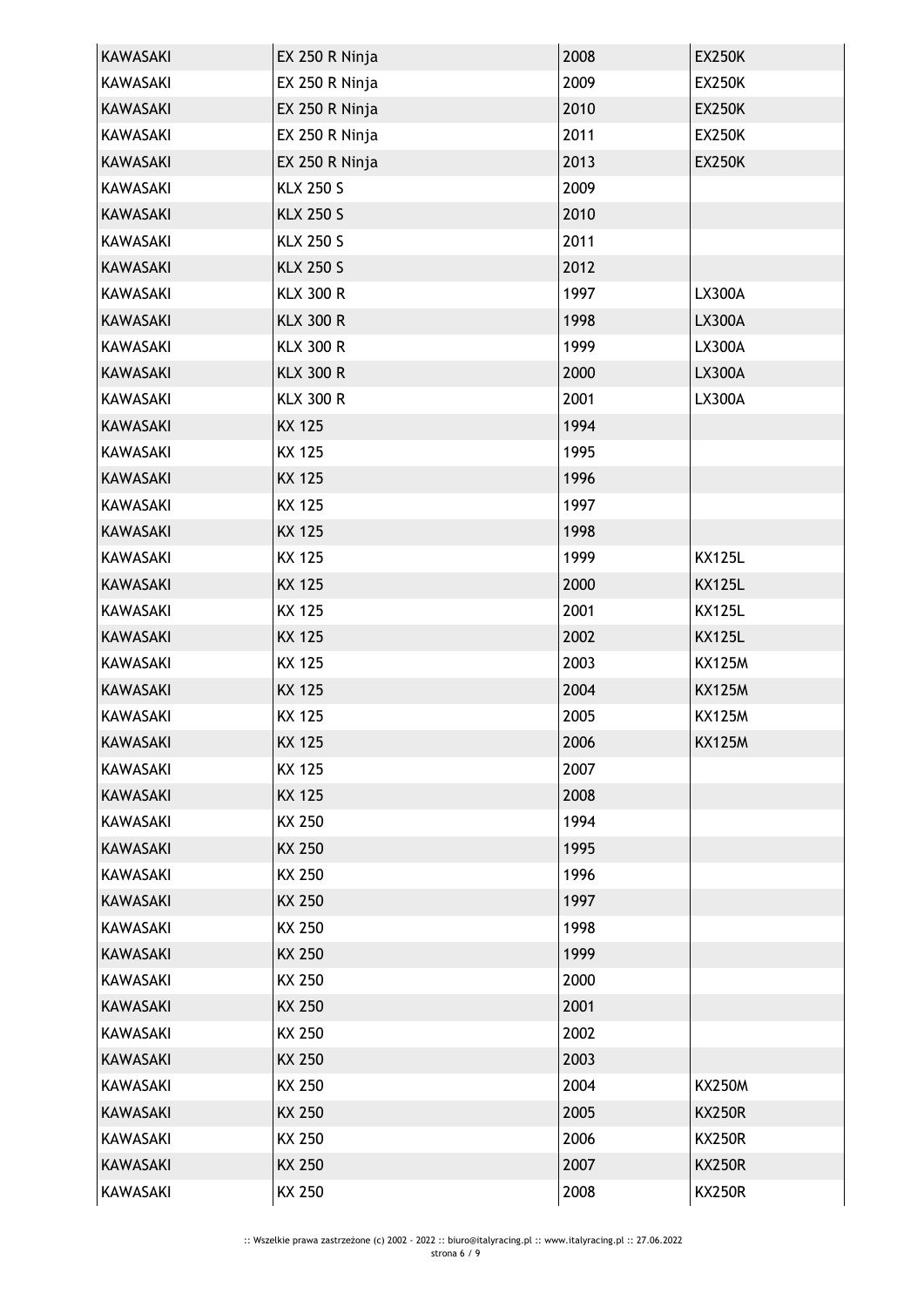| <b>KAWASAKI</b> | <b>KX 500</b>               | 1994 |               |
|-----------------|-----------------------------|------|---------------|
| <b>KAWASAKI</b> | KX 500                      | 1995 |               |
| <b>KAWASAKI</b> | <b>KX 500</b>               | 1996 |               |
| <b>KAWASAKI</b> | KX 500                      | 1997 |               |
| <b>KAWASAKI</b> | <b>KX 500</b>               | 1998 |               |
| <b>KAWASAKI</b> | KX 500                      | 1999 |               |
| <b>KAWASAKI</b> | <b>KX 500</b>               | 2000 |               |
| KAWASAKI        | KX 500                      | 2001 |               |
| <b>KAWASAKI</b> | <b>KX 500</b>               | 2002 |               |
| KAWASAKI        | KX 500                      | 2003 |               |
| <b>KAWASAKI</b> | Z 750 ABS                   | 2007 | <b>ZR750L</b> |
| <b>KAWASAKI</b> | Z 750 ABS                   | 2008 | <b>ZR750L</b> |
| <b>KAWASAKI</b> | Z 750 ABS                   | 2009 | <b>ZR750L</b> |
| <b>KAWASAKI</b> | Z 750 ABS                   | 2010 | <b>ZR750L</b> |
| <b>KAWASAKI</b> | Z 750 ABS                   | 2011 | <b>ZR750L</b> |
| <b>KAWASAKI</b> | Z 750 ABS                   | 2012 | ZR750L        |
| <b>KAWASAKI</b> | Z 750 L                     | 2007 | <b>ZR750L</b> |
| <b>KAWASAKI</b> | Z 750 M                     | 2007 | ZR750L        |
| <b>KAWASAKI</b> | Z 750 M ABS                 | 2007 | <b>ZR750L</b> |
| KAWASAKI        | Z 750 M ABS                 | 2008 | ZR750L        |
| <b>KAWASAKI</b> | Z 750 M ABS                 | 2009 | <b>ZR750L</b> |
| KAWASAKI        | Z 750 M ABS                 | 2010 | <b>ZR750L</b> |
| <b>KAWASAKI</b> | Z 750 M ABS                 | 2011 | <b>ZR750L</b> |
| <b>KAWASAKI</b> | Z 750 M ABS                 | 2012 | ZR750L        |
| <b>KAWASAKI</b> | Z 750 M ABS                 | 2013 | <b>ZR750L</b> |
| <b>KAWASAKI</b> | Z 750 R ABS                 | 2011 | ZR750L        |
| <b>SUZUKI</b>   | AN 400 Burgman              | 2007 | CG1111        |
| <b>SUZUKI</b>   | AN 400 Burgman              | 2008 | CG1111        |
| <b>SUZUKI</b>   | AN 400 Burgman              | 2009 | CG1111        |
| <b>SUZUKI</b>   | AN 400 Burgman              | 2010 |               |
| <b>SUZUKI</b>   | AN 400 Burgman              | 2011 |               |
| <b>SUZUKI</b>   | AN 400 Burgman              | 2012 |               |
| <b>SUZUKI</b>   | AN 650 A ABS Burgman Execut | 2004 | <b>BU1321</b> |
| <b>SUZUKI</b>   | AN 650 A ABS Burgman Execut | 2005 | <b>BU1321</b> |
| <b>SUZUKI</b>   | AN 650 A ABS Burgman Execut | 2006 | <b>BU1321</b> |
| <b>SUZUKI</b>   | AN 650 A ABS Burgman Execut | 2007 | <b>BU1321</b> |
| <b>SUZUKI</b>   | AN 650 A ABS Burgman Execut | 2008 | <b>BU1321</b> |
| <b>SUZUKI</b>   | AN 650 A ABS Burgman Execut | 2009 | <b>BU1321</b> |
| <b>SUZUKI</b>   | AN 650 A ABS Burgman Execut | 2010 | <b>BU1321</b> |
| <b>SUZUKI</b>   | AN 650 A ABS Burgman Execut | 2011 | <b>BU1321</b> |
| <b>SUZUKI</b>   | AN 650 Burgman              | 2002 | <b>BU1111</b> |
| <b>SUZUKI</b>   | AN 650 Burgman              | 2003 | <b>BU1111</b> |
| <b>SUZUKI</b>   | AN 650 Burgman              | 2004 | <b>BU1111</b> |
| <b>SUZUKI</b>   | AN 650 Burgman              | 2005 | <b>BU1111</b> |
|                 |                             |      |               |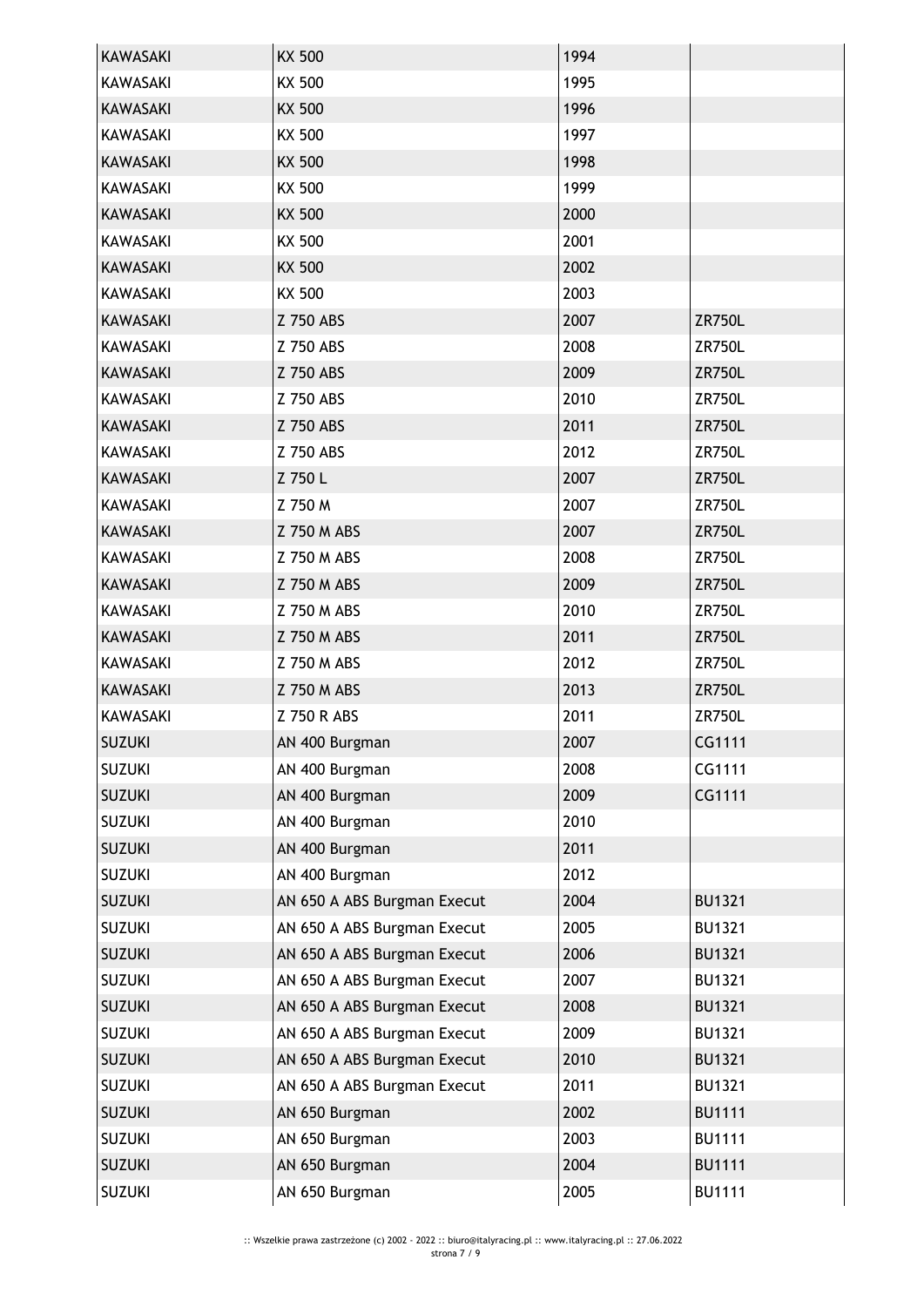| <b>SUZUKI</b> | AN 650 Burgman | 2006 | <b>BU1111</b> |
|---------------|----------------|------|---------------|
| <b>SUZUKI</b> | AN 650 Burgman | 2007 | <b>BU1111</b> |
| <b>SUZUKI</b> | AN 650 Burgman | 2008 | <b>BU1111</b> |
| <b>SUZUKI</b> | AN 650 Burgman | 2009 | <b>BU1111</b> |
| <b>SUZUKI</b> | AN 650 Burgman | 2010 |               |
| <b>SUZUKI</b> | AN 650 Burgman | 2011 |               |
| <b>SUZUKI</b> | DR-Z 400       | 2000 | <b>BE1111</b> |
| <b>SUZUKI</b> | DR-Z 400       | 2001 | <b>BE1111</b> |
| <b>SUZUKI</b> | DR-Z 400       | 2002 | <b>BE1111</b> |
| <b>SUZUKI</b> | DR-Z 400       | 2003 | <b>BE1111</b> |
| <b>SUZUKI</b> | DR-Z 400       | 2004 | <b>BE1111</b> |
| <b>SUZUKI</b> | DR-Z 400 E     | 2000 | <b>BF1111</b> |
| <b>SUZUKI</b> | DR-Z 400 E     | 2001 | <b>BF1111</b> |
| <b>SUZUKI</b> | DR-Z 400 E     | 2002 | <b>BF1111</b> |
| <b>SUZUKI</b> | DR-Z 400 E     | 2003 | <b>BF1111</b> |
| <b>SUZUKI</b> | DR-Z 400 E     | 2004 | <b>BF1111</b> |
| <b>SUZUKI</b> | DR-Z 400 E     | 2005 | <b>BF1111</b> |
| <b>SUZUKI</b> | DR-Z 400 E     | 2006 |               |
| <b>SUZUKI</b> | DR-Z 400 E     | 2007 |               |
| <b>SUZUKI</b> | DR-Z 400 S     | 2000 | BC1112        |
| <b>SUZUKI</b> | DR-Z 400 S     | 2001 | BC1112        |
| <b>SUZUKI</b> | DR-Z 400 S     | 2002 | BC1112        |
| <b>SUZUKI</b> | DR-Z 400 S     | 2003 | BC1112        |
| <b>SUZUKI</b> | DR-Z 400 S     | 2004 | BC1112        |
| <b>SUZUKI</b> | DR-Z 400 S     | 2005 | BC1112        |
| <b>SUZUKI</b> | DR-Z 400 S     | 2006 | BC1112        |
| <b>SUZUKI</b> | DR-Z 400 SM    | 2005 | B81112        |
| <b>SUZUKI</b> | DR-Z 400 SM    | 2006 | B81112        |
| <b>SUZUKI</b> | DR-Z 400 SM    | 2007 | B81112        |
| <b>SUZUKI</b> | DR-Z 400 SM    | 2008 | B81112        |
| <b>SUZUKI</b> | <b>RM 125</b>  | 1992 | RF14A         |
| <b>SUZUKI</b> | <b>RM 125</b>  | 1996 | RF15A         |
| <b>SUZUKI</b> | <b>RM 125</b>  | 1997 | RF15A         |
| <b>SUZUKI</b> | <b>RM 125</b>  | 1998 | RF15A         |
| <b>SUZUKI</b> | <b>RM 125</b>  | 1999 | RF15A         |
| <b>SUZUKI</b> | <b>RM 125</b>  | 2000 | RF15A         |
| <b>SUZUKI</b> | <b>RM 125</b>  | 2001 | RF16C         |
| <b>SUZUKI</b> | <b>RM 125</b>  | 2002 | RF16C         |
| <b>SUZUKI</b> | <b>RM 125</b>  | 2003 | RF16C         |
| <b>SUZUKI</b> | <b>RM 125</b>  | 2004 | RF16C         |
| <b>SUZUKI</b> | <b>RM 125</b>  | 2005 | RF16C         |
| <b>SUZUKI</b> | <b>RM 125</b>  | 2006 | RF16C         |
| <b>SUZUKI</b> | <b>RM 125</b>  | 2007 | RF16A         |
| <b>SUZUKI</b> | <b>RM 125</b>  | 2008 | RF16A         |